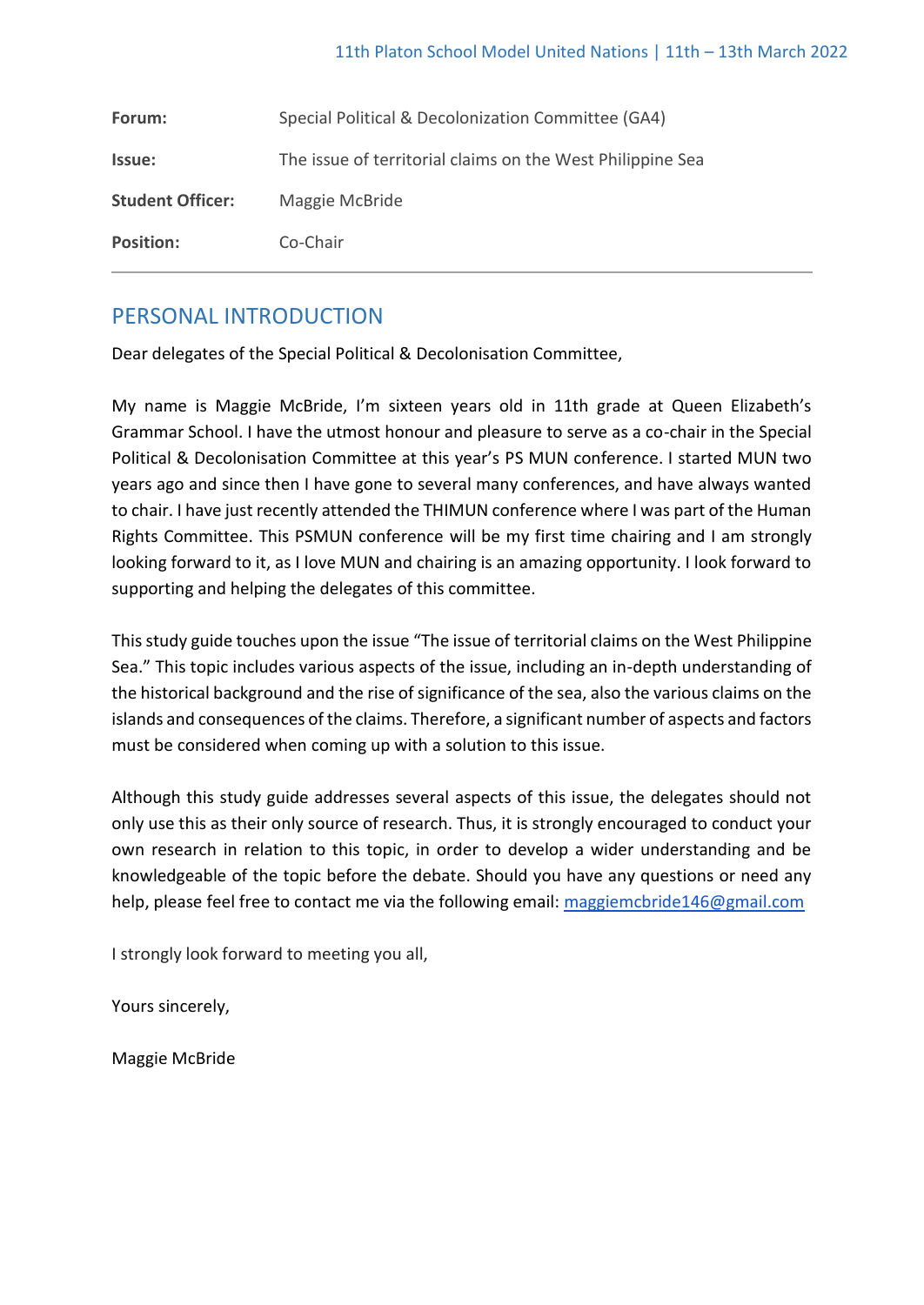## TOPIC INTRODUCTION

The West Philippine Sea is located west of the Philippines, east of Vietnam and south of China. For decades it has been an area of significant interest and dispute for the nations surrounding it, such as the Philippines, China, Taiwan, Vietnam, Malaysia and Brunei. The dispute is surrounded around the claims of territories in the sea including maritime activity and the use of natural resources. Some of the islands and territories under discourse are the Spratly Islands, the Paracel Islands, Pratas Island and the Vereker Banks, the Macclesfield Bank and the Scarborough Shoal.

Its seabed is thought to contain vast oil and natural gas deposits, in 2013, the US Geological Survey estimated that the West Philippine Sea had around 11 billion barrels of oil and at least 190 trillion cubic feet of natural gas. It also has valuable fisheries, which are critical for millions of people in Southeast Asia's food security, especially for the Philippines. In addition, in terms of geopolitics, the West Philippine Sea is an incredibly important body of water. The sea has long been a vital trading route between China and Southeast Asia, as well as India and the west. It is now the world's second-most-used sea route.

Out of all the claimants, China has the most significant claim on the West Philippine Sea. China possesses enormous influence. As a result of its projected nine-dash line, it has become engaged in every crisis in the region. Furthermore, as China's energy demands increase, the West Philippine Sea is becoming increasingly vital, and the oil and natural gas deposits that could be identified there could be tremendously advantageous. Another source of concern is the PRC's recent creation of artificial islands on shallow reefs that are above sea level at low tide. These islands were built to strengthen Chinese power in the West Philippine Sea by serving as powerful military outposts. The other significant claimant of course is the Philippines. The Philippines' West Philippine Sea claims include the eastern portion of the Spratly Islands and the Scarborough Shoal, which run along the western coast of the Philippine archipelago.

Another factor in the dispute are the coral reefs in the Scarborough Shoal, as for the Philippines it is very important that they are preserved as they play a very crucial role in protecting marine life, such as fish, which makes a significant contribution to the national economy in terms of income and employment to the Philippines.

To conclude, this topic has never been more significant and more relevant than now in the present. As a result, the long-term and most important goal in establishing patterns that assure secure and cooperative ties in the region is the reconstruction of solidarity between and among states.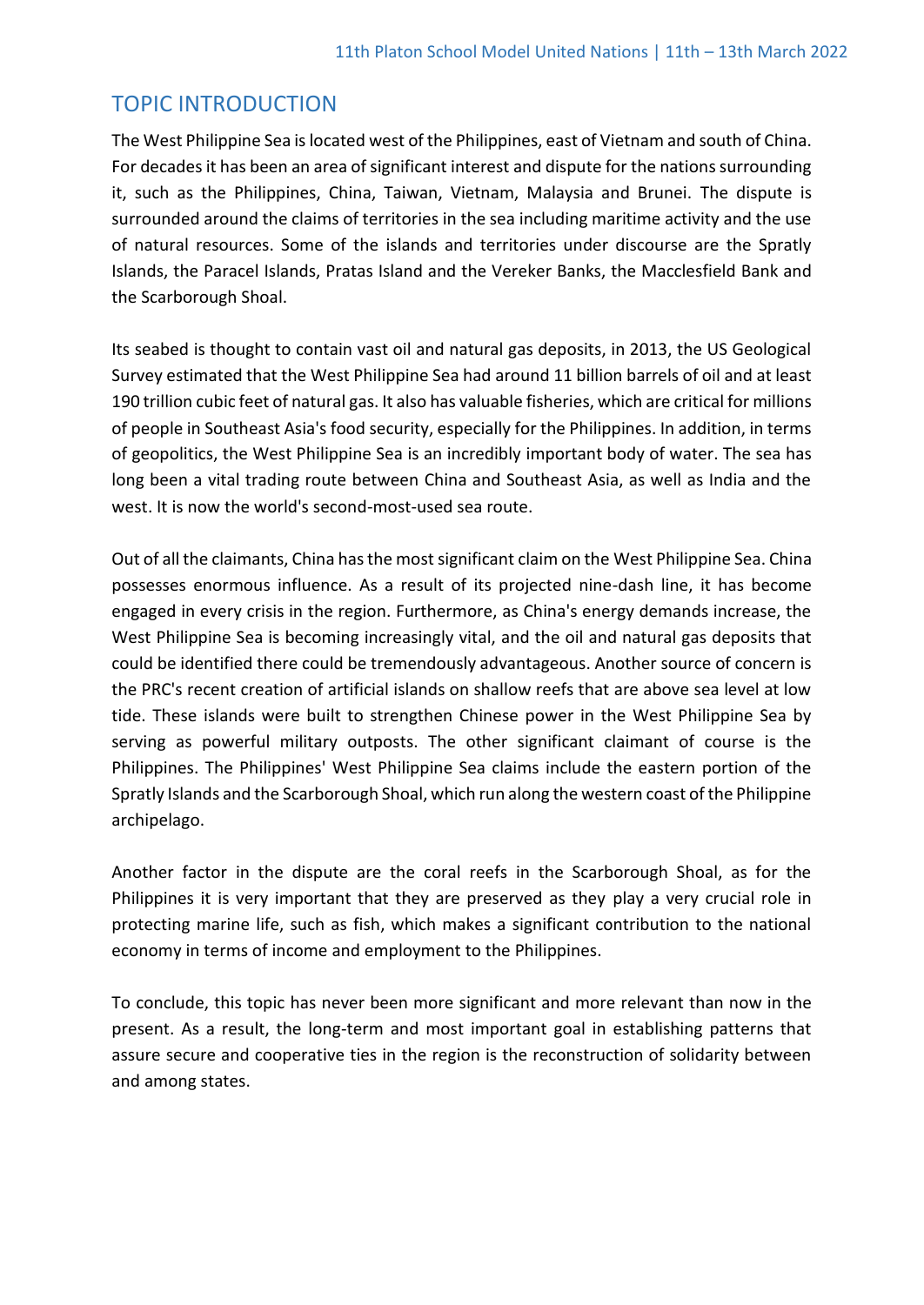## DEFINITION OF KEY TERMS

### West Philippine Sea

West Philippine Sea is the official designation by the Philippine government of eastern parts of the West Philippine Sea which are included in the Philippines' exclusive economic zone.  $1$ 

### Arbitration

Arbitration is an out-of-court method for resolving a dispute. Arbitration takes place in front of a neutral decision-maker called an "arbitrator" (or in some cases, a group or "panel" of arbitrators) who will listen to each side and make a decision about the case.<sup>2</sup>

### United Nations Convention on the Law of the Sea (UNCLOS)

UNCLOS is an international agreement that establishes a legal framework for all marine and maritime activities. As of June 2016, 167 countries and the European Union are parties. It lays down a comprehensive regime of law and order in the world's oceans and seas establishing rules governing all uses of the oceans and their resources.<sup>3</sup>

### Exclusive Economic Zone (EEZs)

An Exclusive Economic Zone (EEZ) is where a coastal State assumes jurisdiction over the exploration and exploitation of marine resources in its adjacent section of the continental shelf, taken to be a band extending 200 miles from the shore. The Exclusive Economic Zone (EEZ) comprises an area which extends either from the coast, or in federal systems from the seaward boundaries of the constituent states to 200 nautical miles off the coast. Within this area, nations claim and exercise sovereign rights and exclusive fishery management authority over all fish and all Continental Shelf fishery resources.<sup>4</sup>

### Nine-dash line

The nine-dash line represents the maximum extent of Chinese historical claims within the West Philippine Sea. China's claim is not that the entire space within the nine-dash line is their territory to control, but that the islands within it, the Paracel, Spratly, Zhongsha, and Pratas, all belong to them.<sup>5</sup>

<sup>1</sup> "West Philippine Sea - Google Arts & Culture." *Google*, Google, [https://artsandculture.google.com/entity/west-philippine-sea/g11hyqzt7p0?hl=en.](https://artsandculture.google.com/entity/west-philippine-sea/g11hyqzt7p0?hl=en)

<sup>2</sup> "Clarifying Arbitration in the Workplace." *Legal Aid at Work*, 10 Dec. 2018, [https://legalaidatwork.org/factsheet/arbitration-at-work/.](https://legalaidatwork.org/factsheet/arbitration-at-work/)

<sup>3</sup> "Overview - Convention & Related Agreements." *United Nations*, United Nations, [https://www.un.org/depts/los/convention\\_agreements/convention\\_overview\\_convention.htm.](https://www.un.org/depts/los/convention_agreements/convention_overview_convention.htm)

<sup>4</sup> "Preamble to the United Nations Convention on the Law of the Sea." *United Nations*, United Nations, [https://www.un.org/depts/los/convention\\_agreements/texts/unclos/part5.htm.](https://www.un.org/depts/los/convention_agreements/texts/unclos/part5.htm)

<sup>5</sup> Chen, Jacob Rutzick and Jonathan. "The Validity of the 9 Dash Line." *ArcGIS StoryMaps*, Esri, 16 Mar. 2021, [https://storymaps.arcgis.com/stories/4791710315c54e6fb963e10496faa4db.](https://storymaps.arcgis.com/stories/4791710315c54e6fb963e10496faa4db)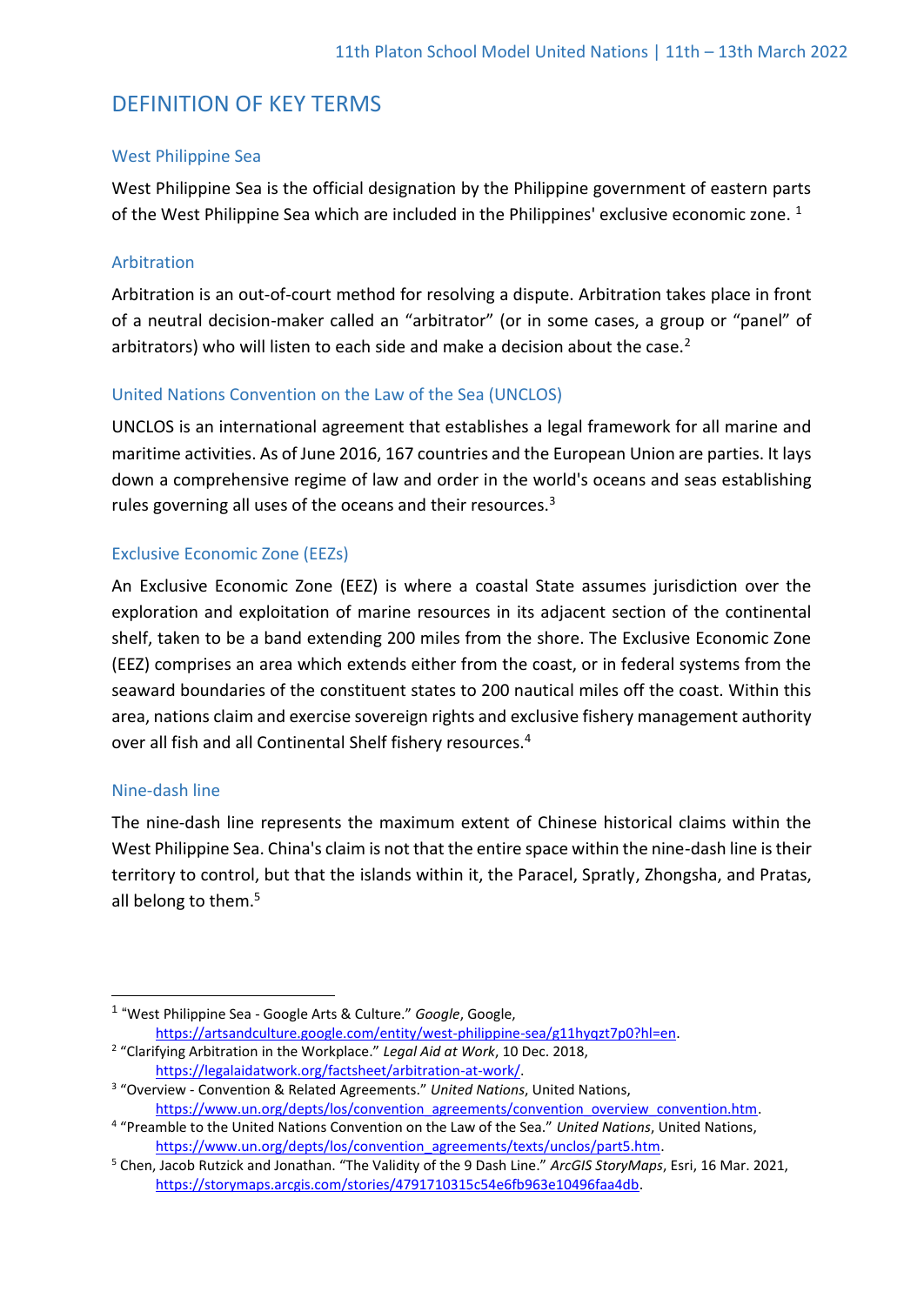### Marine Protected Area (MPA)

Marine protected areas are protected areas of seas, oceans, estuaries. These marine areas can come in many forms ranging from wildlife refuges to research facilities. MPAs restrict human activity for a conservation purpose, typically to protect natural or cultural resources.<sup>6</sup>

### Tribunal

Tribunals are specialised legal organisations that resolve legal issues in a certain field. Tribunal hearings can occur in a variety of locations, such as conventional courtrooms or casual hearing rooms.

### The Association of Southeast Asian Nations (ASEAN)

Is an economic and political union in Southeast Asia comprised of ten member states that fosters international co - operation and encourages economic, political, security, military, educational, and culturally integration among its members and other Asian countries. The major goal of ASEAN was to accelerate growth in the economy and, as a result, sociocultural development. The maintenance of regional stability governed by the rule of law as well as the principles of the United Nations charter was a major priority.



*Figure 1: image of the West Philippine Sea*

<sup>6</sup> *Marine Protected Areas*[, http://marine-](http://marine-analyst.eu/dev.py?N=55&O=1207&titre_chap=Marine+Protected+Area&maxlat=65.0&maxlon=44.0&minlon=-16.0&minlat=30.0&visit=)

[analyst.eu/dev.py?N=55&O=1207&titre\\_chap=Marine+Protected+Area&maxlat=65.0&maxlon=44.0&m](http://marine-analyst.eu/dev.py?N=55&O=1207&titre_chap=Marine+Protected+Area&maxlat=65.0&maxlon=44.0&minlon=-16.0&minlat=30.0&visit=) [inlon=-16.0&minlat=30.0&visit=](http://marine-analyst.eu/dev.py?N=55&O=1207&titre_chap=Marine+Protected+Area&maxlat=65.0&maxlon=44.0&minlon=-16.0&minlat=30.0&visit=).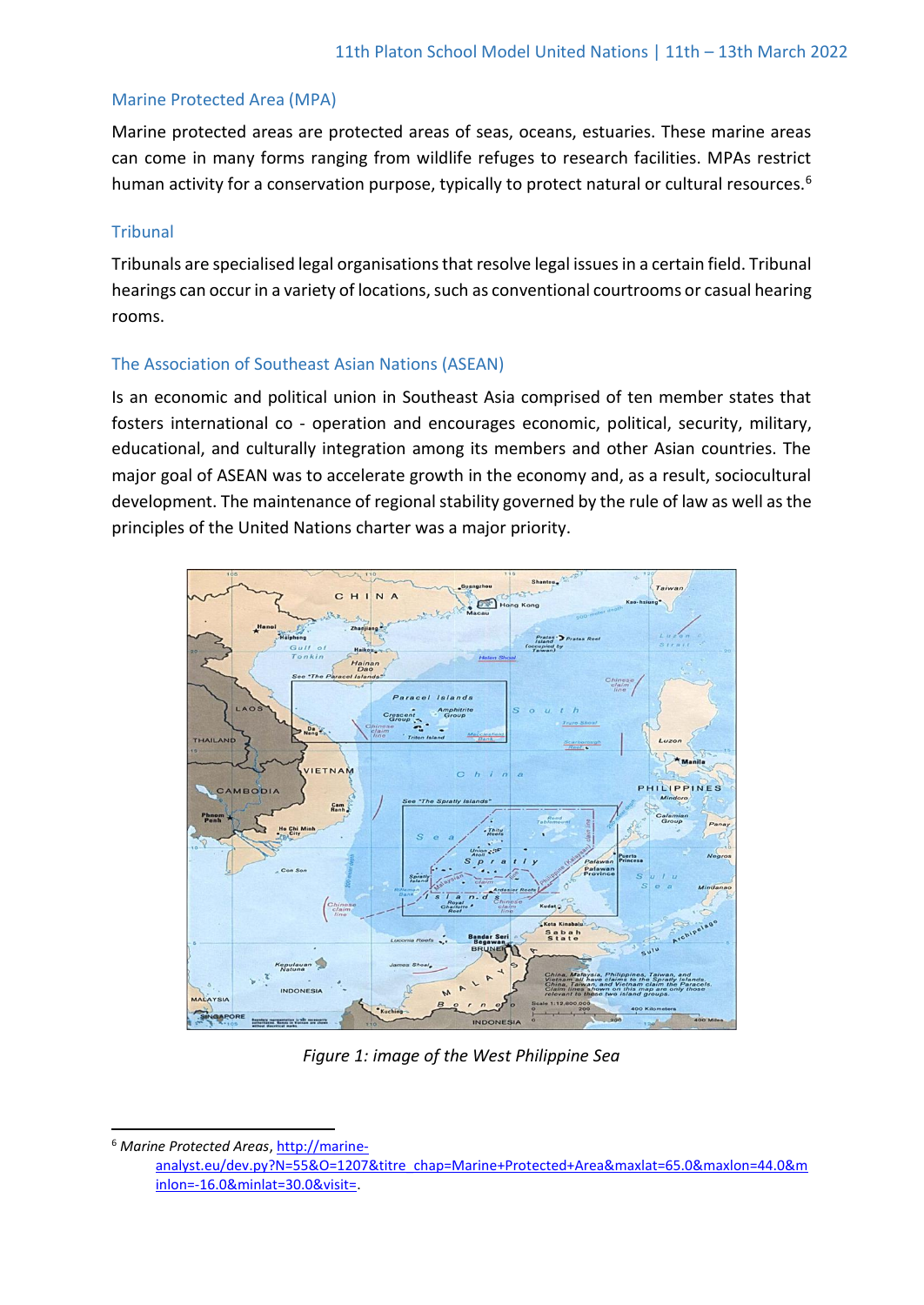## BACKGROUND INFORMATION

#### Historical Background

The islands in the West Philippine Sea can be divided into two island chains, as seen in the map above. The Paracel Islands are located in the northwest corner of the Sea, while the Spratly Islands are located in the southeast. The claimants have fought violently about the "real" history of these island chains. Some have attempted to establish the legitimacy of their present claims by demonstrating a lengthy and uninterrupted history of national authority over the claimed qualities. These countries claim that their citizens fished around the islands of the Sea or used them as a storm shelter. Beijing, especially, has played a key role in funding archaeological expeditions to uncover proof of exclusive Chinese use of the Sea's varied features since the dawn of time.

In any case, during the majority of the country's history, the matter was moot. The Sea stayed silent for the first part of the twentieth century as surrounding states concentrated their attention on other issues. In truth, no claimant occupied a single island in the entire West Philippine Sea at the end of WWII. Then, in 1946, China established itself on a few features in the Spratlys, and two weeks before the French and Vietnamese planned to land, it bought Woody Island, part of the Paracel Islands chain. The French and Vietnamese opted on Pattle Island after being denied their initial choice. Even at this point, none of the claimants considered the West Philippine Sea to be a priority. As a result, after a catastrophic loss at the hands of Mao's Communists, Chiang Kai Shek's forces fled to Taiwan and abandoned their West Philippine Sea outposts. Because of the quickly expanding conflict in Vietnam, even the French and Vietnamese were too distracted to take advantage of the lapse in Chinese control.

However, interest in the West Philippine Sea grew rapidly during the next half-century. China and Taiwan maintained permanent presences on numerous key islands in 1955 and 1956, while a Filipino citizen, Thomas Cloma, claimed ownership of much of the Spratly Island chain.

This period of frenzied island occupancy was tempered once more by a lengthier period of stagnation. However, by the early 1970s, the claimants were back at it. This time, though, the panic was sparked by reports that oil was lurking beneath the West Philippine Sea's waters. The Philippines was the first country to take action. China responded with a well-coordinated seaborne invasion of several islands not long after. It wrested several features from South Vietnam's hands in the Battle of the Paracel Islands, killing several dozen Vietnamese and sinking a corvette in the process. As a result, both South and North Vietnam strengthened their remaining garrisons and seized a number of other empty areas. In 1988, after Beijing marched into the Spratlys and triggered a new series of occupations by the claimants, another decade of relative quiet was punctured by bloodshed. Tensions reached a peak when Beijing took Johnson Reef violently, murdering dozens of Vietnamese sailors in the process.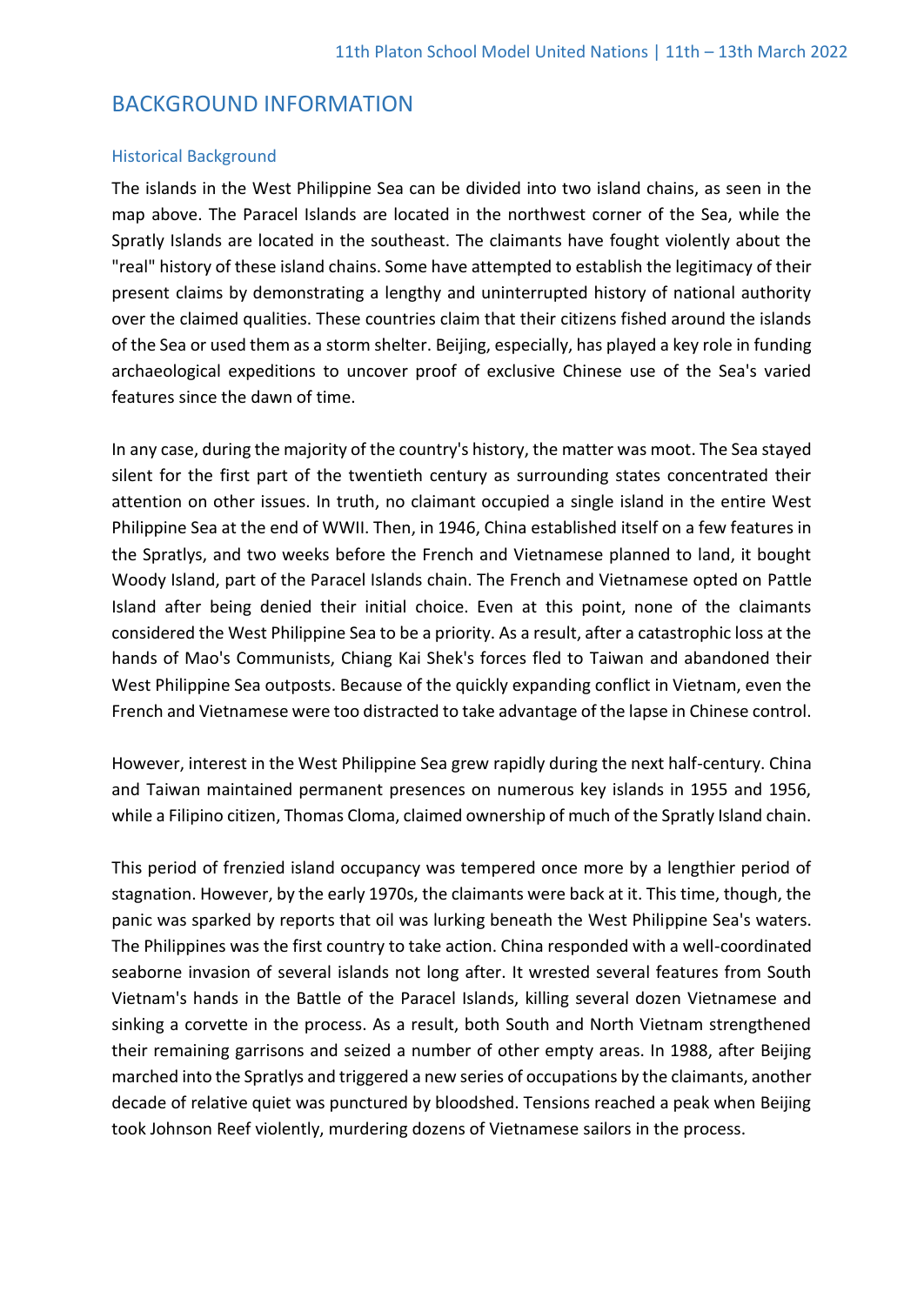Relations eased for a few years, only to resurface in 1995 when Beijing constructed bunkers above Mischief Reef in response to a Philippine oil concession. When ASEAN and China signed the Declaration on the Conduct of Parties in the West Philippine Sea in 2002, the issue appeared to be heading in the right direction.

The Declaration aimed to lay the groundwork for the eventual negotiation of a West Philippine Sea Code of Conduct. Exercise restraint when engaging in activities that could exacerbate or aggravate disagreements, jeopardizing peace and stability the parties promised, among other things, they must refrain from settling on currently deserted islands, reefs, shoals, cays, and other characteristics, as well as resolve their differences constructively. The Declaration seemed to put conflict at bay for a while. Beijing began a charm push across Southeast Asia over the next half-decade, and the claimants avoided aggravating one another by occupying more features.

Malaysia and Vietnam jointly submitted a joint statement to the Commission on the Limits of the Continental Shelf in May 2009, detailing some of their claims. The other claimants, who objected to the two nations' claims, responded with a flurry of notes verbales in response to the initial submission. China, in particular, reacted to the joint submission with a map that included the controversial "nine-dash" line. This line encircles the West Philippine Sea's perimeter and includes all of the Sea's territorial features as well as the great majority of its waters. Beijing, on the other hand, has never formally stated what the line means.

Rather, it has preserved uncertain strategies stating merely that China has unquestionable authority over the islands in the West Philippine Sea and adjacent waterways, as well as sovereign rights and control over the waters in question, including the seafloor and subsoil. This could imply that China merely claims the sea's territorial elements and any near waters permitted by maritime law. Alternatively, then that could imply that China claims all of the territorial features and waterways enclosed by the nine-dash line, including those that go beyond what is allowed under international maritime law.

Since the publishing of the nine-dash line, the region has become increasingly apprehensive about China's alleged West Philippine Sea plans. When Beijing took Scarborough Shoal from the Philippines in 2012, it confirmed some of these fears. The two countries had been at odds over Chinese fishermen's alleged illicit poaching. The parties agreed to withdraw from the Shoal after a two-month impasse. Manila was the one who did it. Beijing, however, did not. Since then, China has barred Philippine vessels from entering the seas of the Shoal.

### The global significance of the dispute

The South China Sea is an important economic and strategic sub-region of the Indo-Pacific because it serves as a vital commercial gateway for a large amount of the world's merchant ships. Geographically, the South China Sea plays an important role in Indo-Pacific geopolitics. Brunei, Cambodia, China, Indonesia, Malaysia, the Philippines, Singapore, Taiwan, Thailand,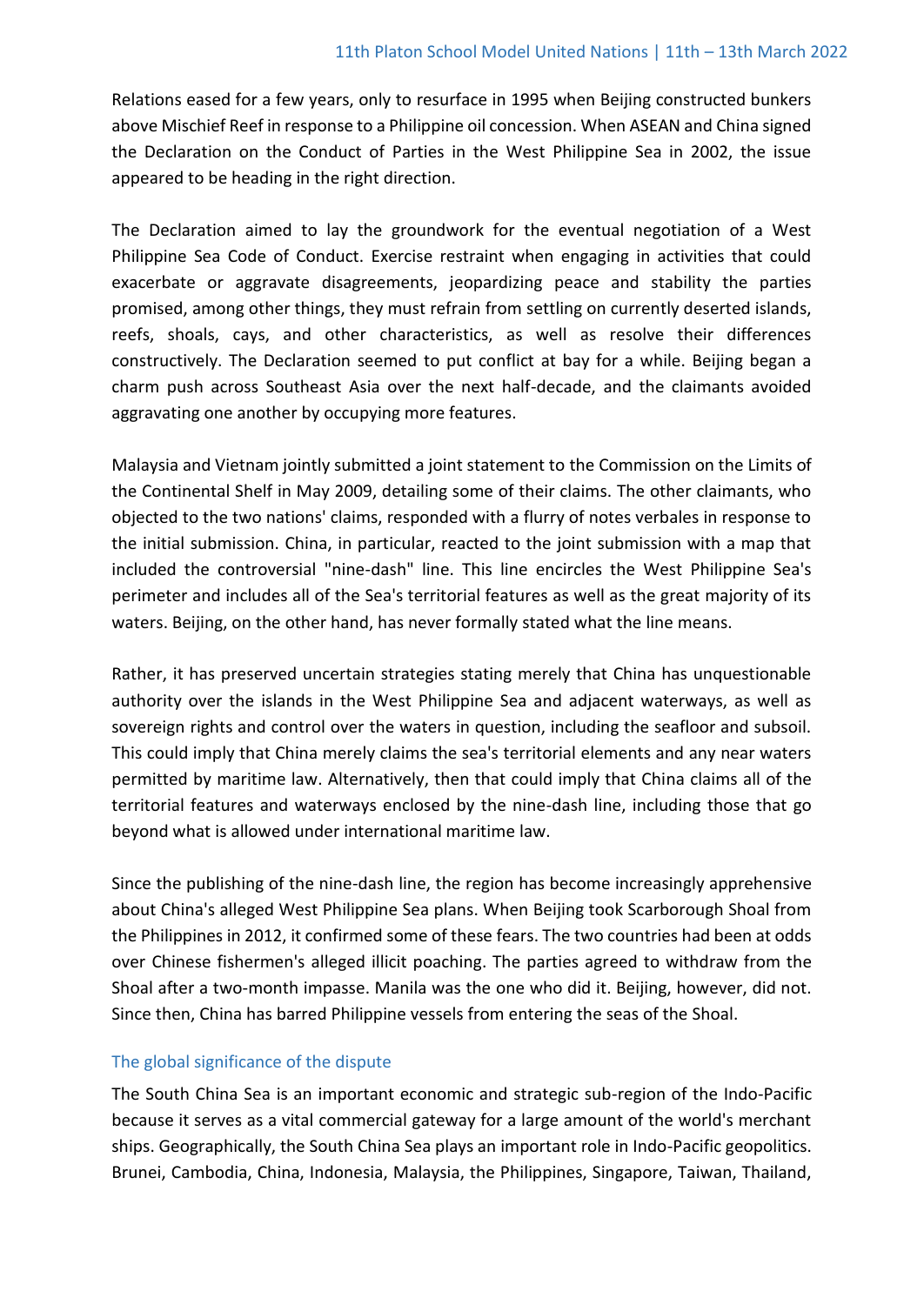and Vietnam all border the South China Sea. A considerable share of the world's commercial merchant shipping passes through these seas as a result of their recent economic expansion. Although the accessibility of diversionary sea lanes avoiding the South China Sea offers nonlittoral governments with some flexibility in this regard, Japan and South Korea rely extensively on the South China Sea for their supply of fuels and raw materials, as well as an export route. The South China Sea also has rich fishing grounds that are unregulated and overexploited, as well as significant undiscovered oil and gas reserves.

### Philippines's territorial claims

It is known that the West Philippine Sea belongs to the Philippines because international law says so, even before Filipinos won a landmark victory at the Permanent Court of Arbitration in the Philippines vs. China case in 2016. The Philippines has claims on the Spratly Islands and the Scarborough Shoal

In 2009, the Philippines updated its baselines law, which specifies the country's territorial limits, in compliance with the criteria and timelines established by the United Nations Convention on the Law of the Sea (UNCLOS).

Senator Miriam Defensor-Santiago, a maritime and international law specialist, held her colleagues accountable on this issue, even chastising them when they advocated including the entire Spratly Islands in our baselines.

Because of the late senator's foresight, the Permanent Court of Arbitration examined the merits of the baselines law that the Philippines specified in 2009 and found it flawless in 2016. As a result, we now have an ironclad defence stating that we own all of the islands in the West Philippine Sea that China occupies.

The majority of governments in the world, particularly members of the United Nations, accept the Court's verdict. It also implies that they acknowledge the Philippines' sovereignty over the West Philippine Sea. Their backing gave the Philippines crucial security and leverage over China, which has a history of being unwilling to take severe measures if it fears losing international status. Working against the wishes of a majority of United Nations members runs the risk of losing worldwide respect and significance.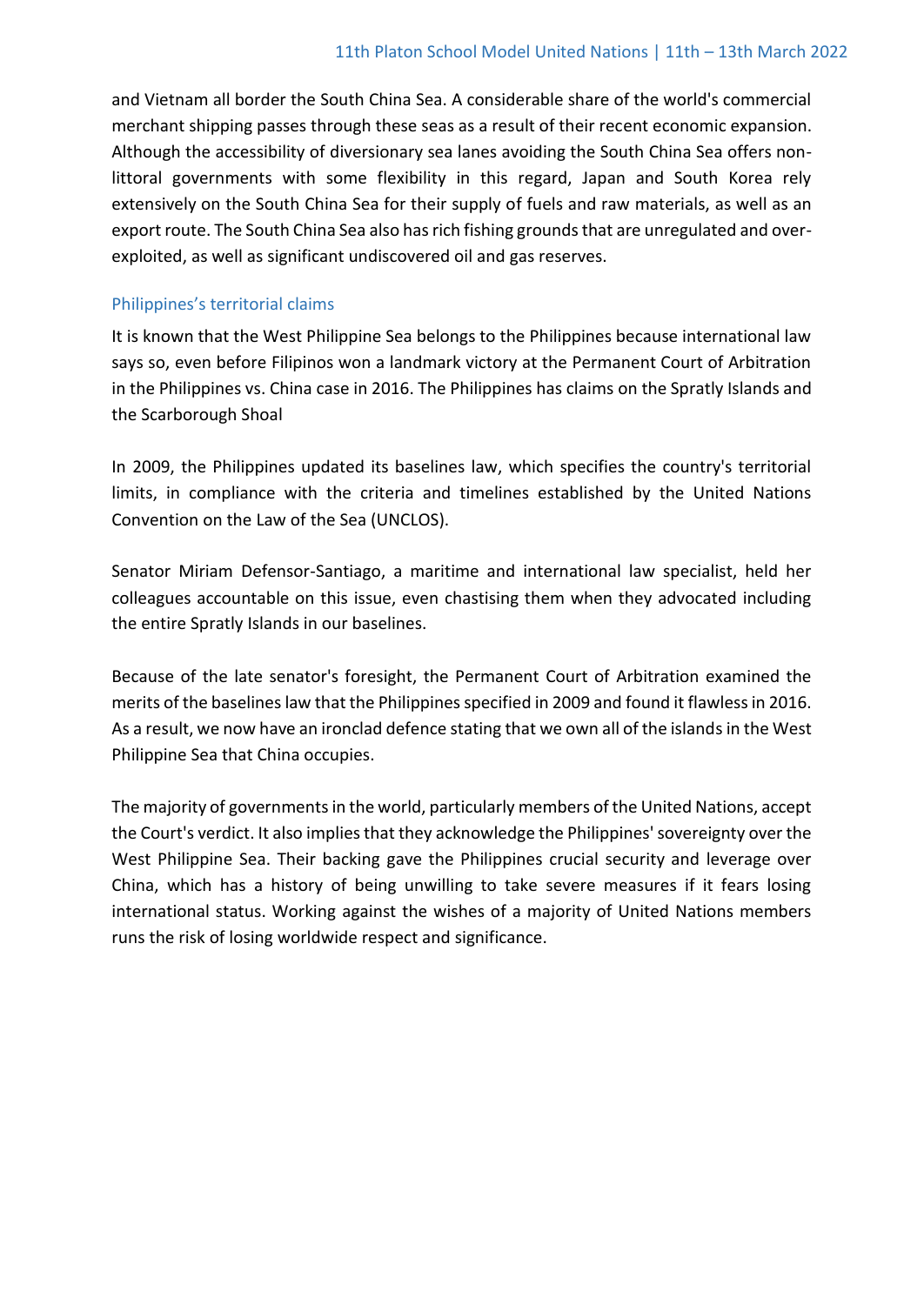### The Spratly Islands



*Figure 2: map of the Spratly islands*

### The significance of the islands

Off the coasts of the Philippines and Malaysia are the Spratly Islands. Both of these countries, as well as China, Vietnam, Brunei, and Taiwan, have claimed this territory. They have a total land area of 4 square kilometers spread out over 450,000 square kilometers of sea. This makes infrastructure construction extremely difficult, rendering the islands unusable. For the past 20 years, countries all across the Pacific have been demanding islands, challenging their opponents' claims, and employing military force to intimidate their opponents. The rich maritime habitat, gas and oil riches, and great location for military strategies all contribute to this. There has yet to be a significant major military conflict involving these five countries. But there have been occasions where two nations have clashed on a small scale.

For China the islands are significant because according to the China National Offshore Oil Company, the area contains up to 500 trillion cubic feet of natural gas and 125 billion barrels of oil, which might be highly valuable in addressing China's growing energy demands. In addition, the Spratly Islands have served as a base for the building of Chinese artificial islands, which have been fortified with advanced military technologies in order to strengthen Chinese sovereignty over the region.

In addition, because the Spratly Islands have the potential to be the world's fourth largest oil deposit, the country who successfully acquires these resources will reap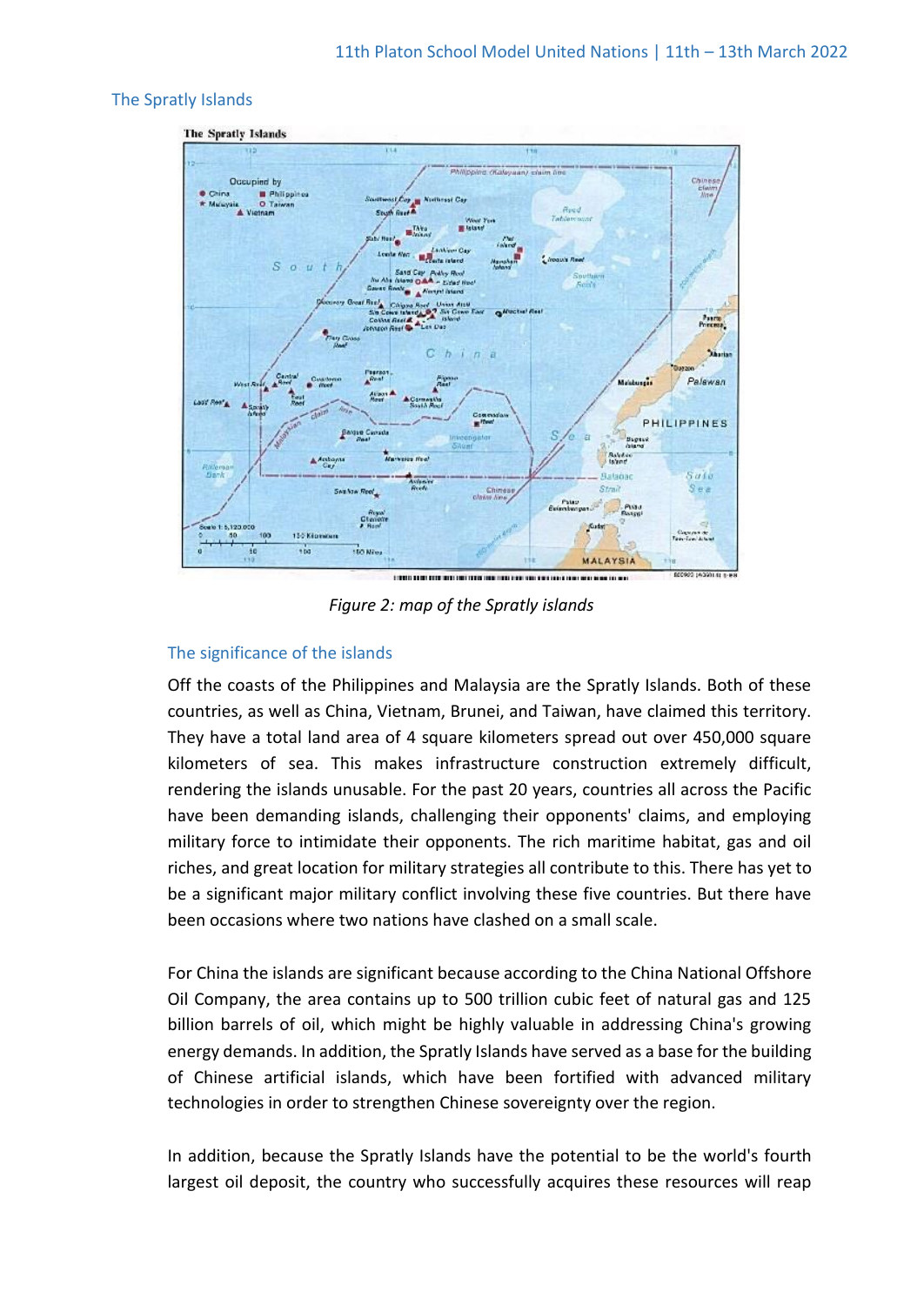enormous benefits. Even though the globe is gradually moving toward a greener future, many countries are still grappling with rising energy demands, and more resources would help alleviate a potential catastrophe. Another consequence of the acts would be the possibility for ecosystem and environmental harm. Petroleum extraction would result in even more greenhouse gas emissions and a higher carbon footprint. Furthermore, the artificial islands in the Spratlys undermine the delicate ecological balance of these already endangered habitats.

#### The claims on the island

The Spratly Islands should ideally go to the country with the best equipment and qualifications to sustainably develop the islands' resources while also protecting their diverse marine ecosystems; however, this is no small task, and none of the five countries involved in this territorial dispute are known for their green technology. These nations' territorial claims over the Spratly Islands are based on a number of historical, political, and economic factors. A few have suggested that the US should intervene militarily. For the past 20 years, smaller countries such as the Philippines, Malaysia, and Vietnam have been opposing China's military aggression. Although China's historical claim to the islands is weak, it has remained a significant role in the Spratly Islands issue due to its considerable military power.

#### Philippines' claims

Others say that the Philippines must claim ownership over the Spratly Islands since it has the best success and expertise with marine ecosystem preservation, and the islands are well within the Philippine exclusive economic zone (EEZ). In the 1970s and 1980s, the Philippines had about 10% of the world's marine protected areas (MPAs), which were established in reaction to the country's widespread cyanide and dynamite fishing. Except for academic experiments, no one is allowed to enter, fish in, or dive in MPAs. With approximately 500 marine protected areas (MPAs) in Philippine waters, the military and government are well-versed in dealing with aquatic ecosystems and maintenance. Additionally, the MPAs have demonstrated a high level of preservation efficiency.

The Philippines, on the other hand, is not a faultless country. Despite its accomplishment, there still are unresolved issues in Philippine politics that must be addressed in order to completely resolve the Spratly Islands conflict.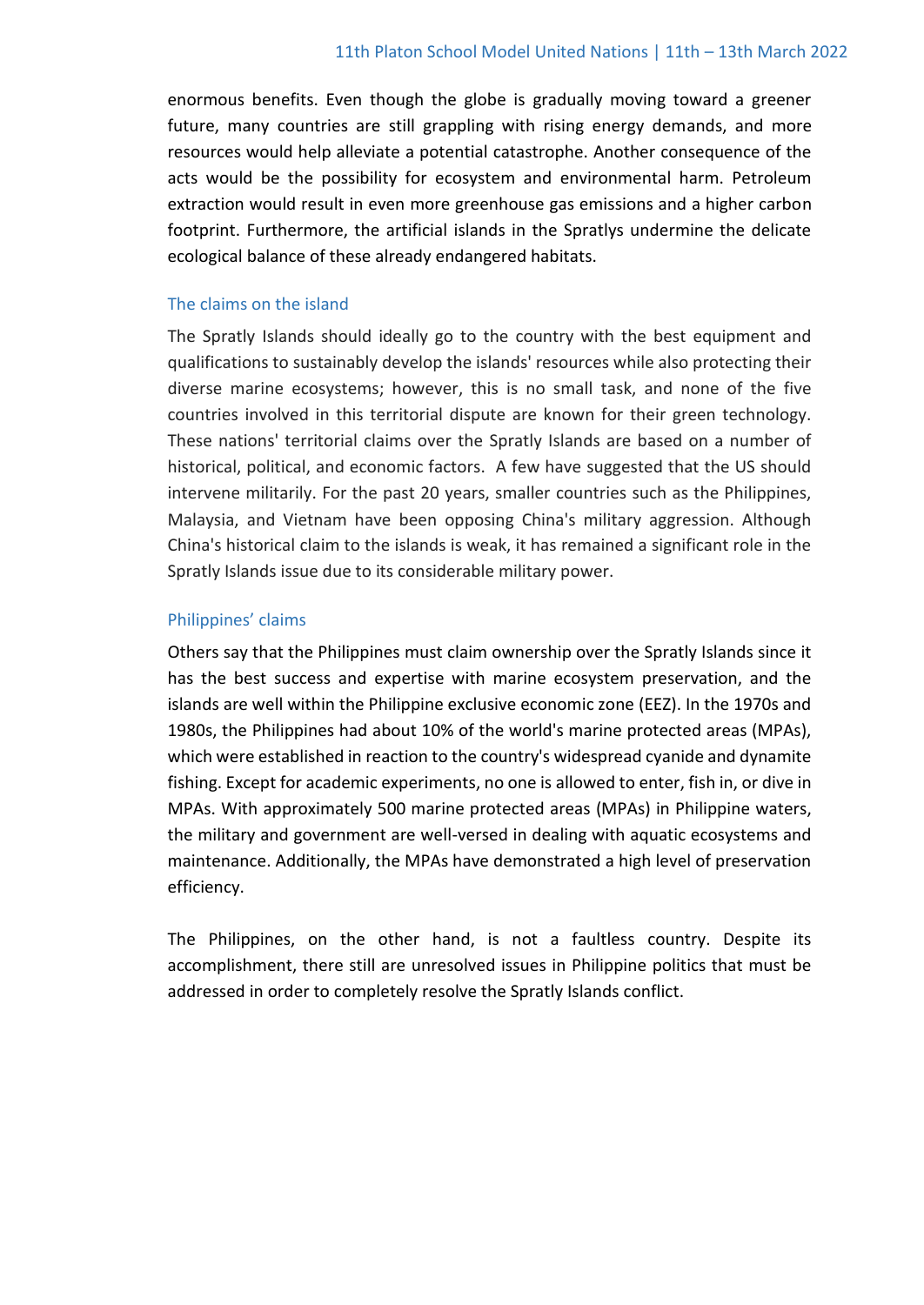#### Scarborough Shoal



*Figure 3: map of Scarborough Shoal*

The Scarborough Shoal is another contested location in the West Philippine Sea. It is a point of contention among China and the Philippines. The reef has remained a popular fishing spot for locals, and in 2012, a disagreement erupted when the Philippines Coast Guard dispatched a ship to examine five Chinese fishing vessels. The Philippines claimed the boats held illegally harvested maritime items and prepared to detain the fishermen, but China Marine Surveillance (CMS) intervened with two vessels. Since then, a Chinese Coast Guard boat has usually been present, often investigating the operations of Filipino ships.

As a result of this conflict, the Philippines asked The Permanent Court of Arbitration at The Hague (PCA) to investigate the PRC's allegations on their behalf in 2016. The Tribunal determined that the PRC's historical claims were without merit. There was no indication that China has historically exerted exclusive control over the waterways or their resources, despite the fact that Chinese fishermen had been fishing the waters for a long time. The Tribunal also determined that none of the islands in the Spratlys or the Scarborough Shoal allow for the enlargement of maritime boundaries, and that China's acts against the Philippines were illegal.

### Other disputed areas

The Paracel Islands, Pratas Islands, Vereker banks, Vietnam's maritime boundary, Macclesfield bank, and sections of the sea surrounding the disputed territory are all in conflict in the West Philippine Sea. Because of the vast areas that both China and Vietnam have asserted, the majority of the claims concern them. Other countries in the region, including the Philippines, Malaysia, and Brunei, have claims to certain territories.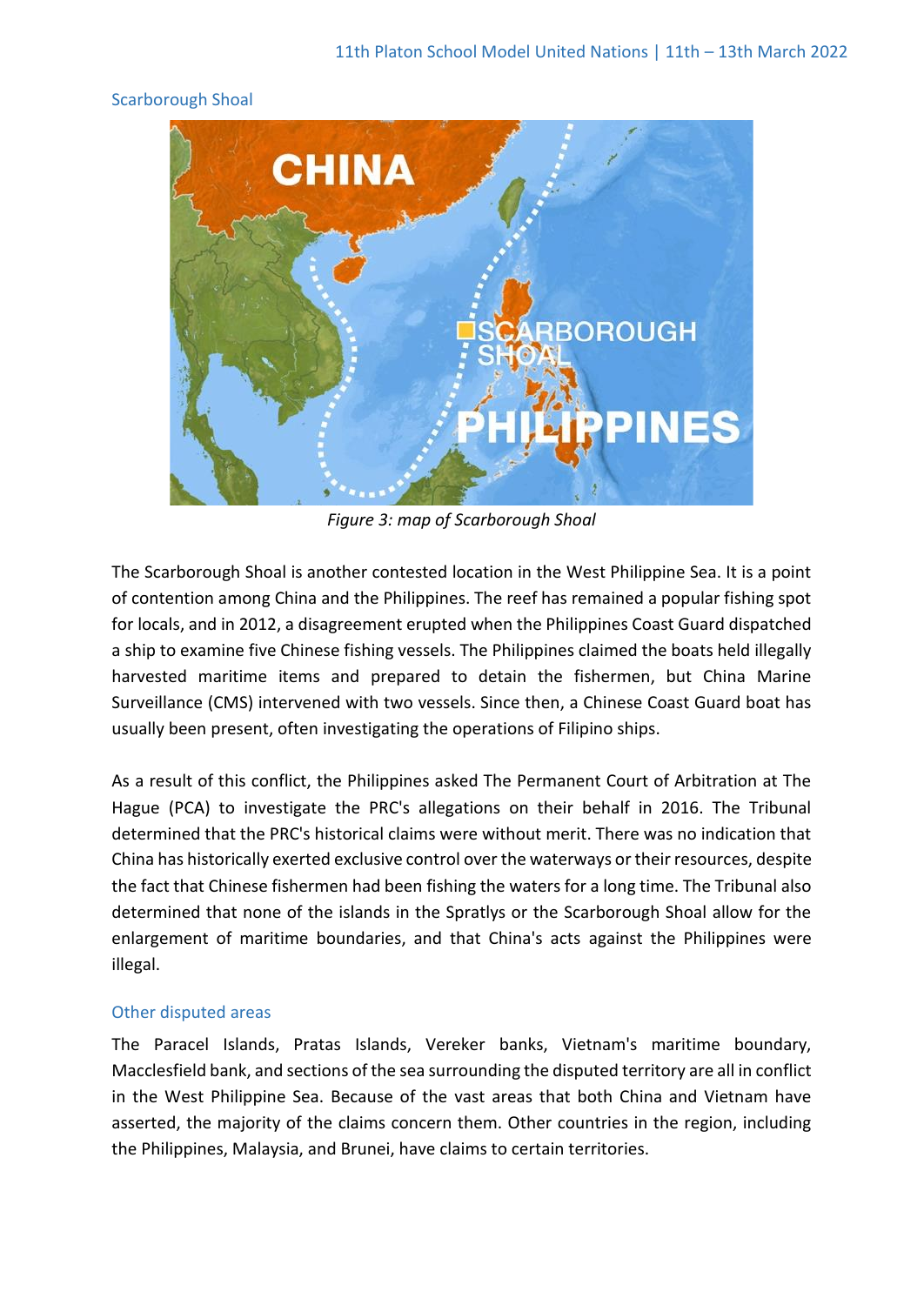## MAJOR COUNTRIES AND ORGANIZATIONS INVOLVED

#### The Philippines

The Philippines' West Philippine Sea claims span along the west coast of the Philippine archipelago, comprising the eastern portion of the Spratly Islands and the Scarborough Shoal. The Philippine's standpoint is that it crucially needs those islands for a thriving economy and the natural resources will be mightily beneficial. The Philippines resorted to international law in response, owing to its considerably diminished military capabilities. In 2013, it launched a case with the International Tribunal for the Law of the Sea (ITLOS) against China over maritime issues in the West Philippine Sea. Ultimately, in 2016, the Permanent Court of Arbitration awarded the Philippines a historic win, declaring China's nine-dash lines and traditional claims on the entire West Philippine Sea to be unconstitutional. It also declared that important characteristics in the West Philippine Sea are part of the Philippines' marine zone.

#### China

In the West Philippine Sea, China wields tremendous power. It finds itself embroiled in every conflict in the region as a result of its proposed 'nine-dash line,' which spans the majority of the West Philippine Sea. As China's energy demands rise, possible energy sources beneath the West Philippine Sea could be an important instrument in helping the government meet those goals. The People's Republic of China is a powerful international power, and its control of the region would have a significant impact on international commerce and trade. Increased Chinese involvement in the region could imperil free passage in the West Philippine Sea, which is a vital international hub. There have also been troubling developments in China's artificial island construction. The PRC has created artificial islands on shallow reefs that are above sea level at low tide in recent years. These islands have been constructed to serve as formidable military bases in the West Philippine Sea, bolstering Chinese influence. Furthermore, China's energy demands are rising, and the oil and natural gas deposits that could be discovered in the West Philippine Sea could be extremely beneficial. Because the PRC wields significant international influence and has a slew of powerful allies, comprehensive Chinese rule of the region may bring enormous benefits to its supporters while also posing a significant threat to them.

#### Vietnam

Vietnam is a significant claimant to territories in the West Philippine Sea. Vietnam's claim encompasses about half of the West Philippine Sea, including contentious areas like the Paracel Islands and the Spratly Islands. Vietnam's claims are historical and span the country's entire coast. Throughout the dispute it has been in conflict with China. When China put an oil rig in Vietnam's exclusive economic zone in 2014, the two countries got into a confrontation that resulted in violent anti-China protests in Vietnamese cities. Beijing reportedly threatened to strike Hanoi's settlements in the Spratly Islands in 2017 if Hanoi did not stop drilling in an area on Vietnam's continental shelf that coincides with China's claim.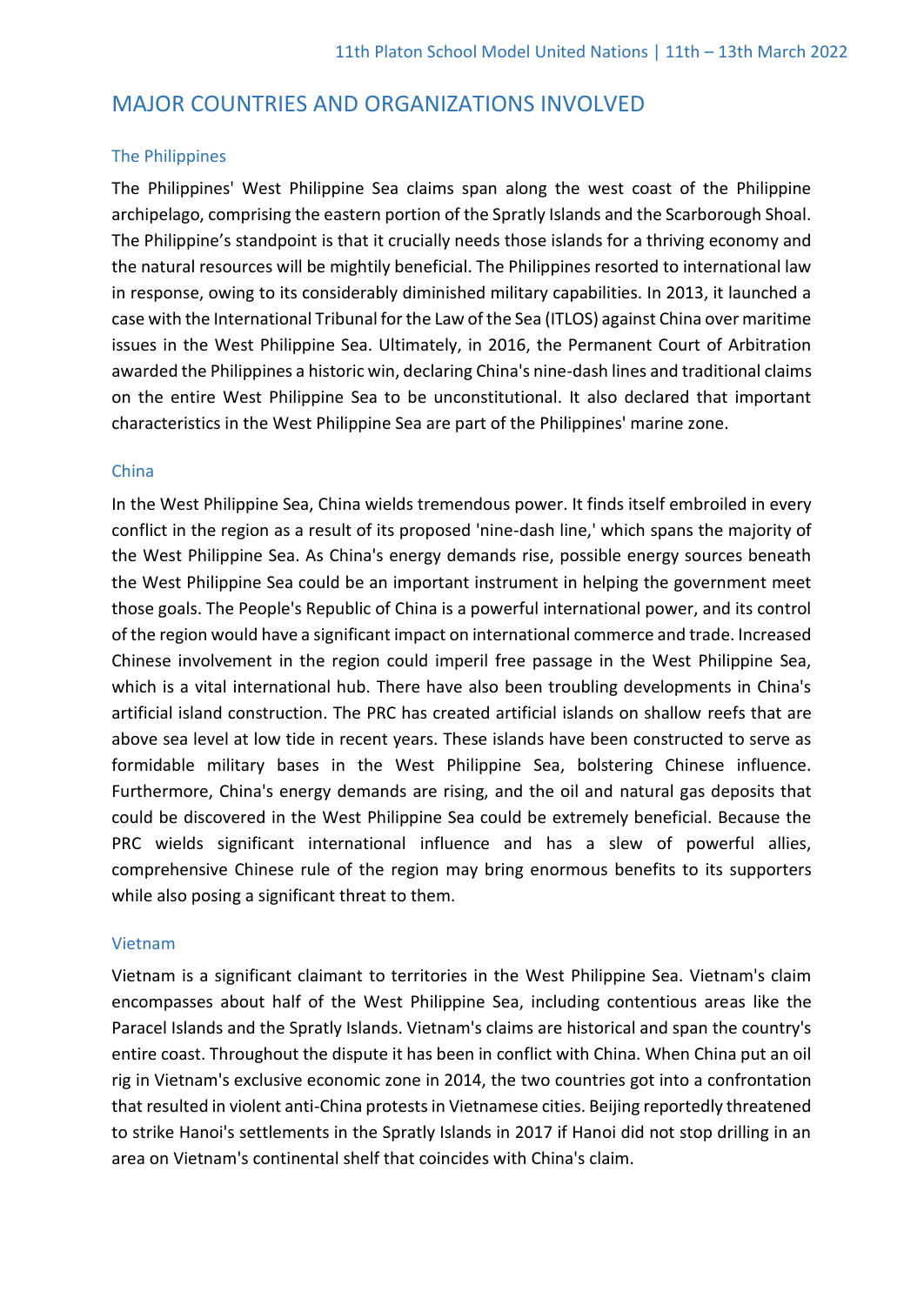### Malaysia

In the region, Malaysia claims two distinct territories. The first claim, which is uncontested and does not conflict with any other claim, is made off the coast of Malaysia. The second and more contentious claim pertains to the territory off the coast of Brunei. China, Vietnam, Brunei, and the Philippines have all made similar claims. Despite making this contentious claim, Malaysia has taken a relatively quiet role in the fight, simply protecting its interests when necessary to avoid becoming embroiled in a war between the United States and China, aiming to reap the benefits of being on both sides.

### USA

Today, the United States is concerned about Chinese control of the region and has dispatched naval warships to the area as part of freedom of navigation operations. The West Philippine Sea is a significant international maritime corridor moving products from Asia to Western markets, and it has formed alliances with various countries in the region. The United States has a tense relationship with China, particularly since the Covid-19 pandemic, and it would be in its best interests to keep an eye on Chinese activity and prevent them from gaining illegal economic, political, or military advantage, such as China's construction of artificial islands, which the United States has opposed. As a result, the United States works with countries like the Philippines to demonstrate that it is interested in the region. During times of conflict, the American naval presence is bolstered to demonstrate the potential consequences of actions performed and to emphasize the significance of free movement at sea.

### Brunei

In comparison to its Southeast Asian neighbors, Brunei's claims in the West Philippine Sea are deemed minor. Brunei claims a maritime border in the north of Borneo, which Brunei and China are now disputing. Brunei's foreign policy has been irregular throughout the conflict, and it has been hesitant to take a firm stand in the conflict. Brunei's current foreign policy attitude, which dates back to 2010, is a dynamic of foreign policy oddity. The nation has ignored the act of antagonism, has displayed a general contempt for reality, and has essentially succumbed in the situation.

### Taiwan

Taiwan claims ownership over the Spratlys, Paracels, Pratas, and Macclesfield Bank island groupings in the West Philippine Sea, as well as jurisdiction over neighboring waters. Since 1946, Taiwan has controlled Itu Aba Island and Pratas Island.

### ASEAN

ASEAN has played a critical role in safeguarding the region's peace and security. The fact that China is not an ASEAN member makes the West Philippine Sea conflict extremely problematic for ASEAN. The challenge arises from the fact that China invests heavily in ASEAN member countries' economies, and any strong criticism could result in this investment being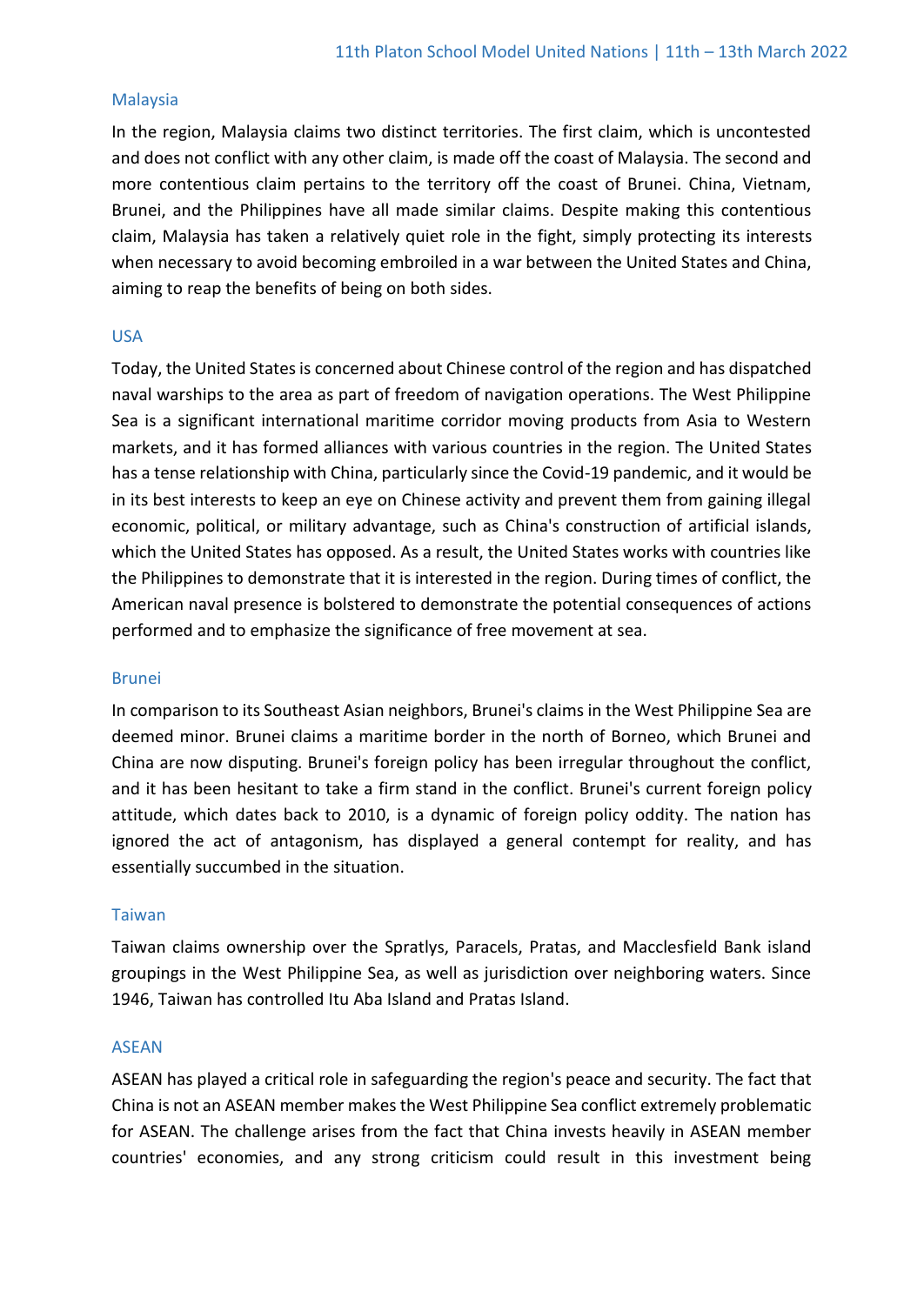withdrawn. As a result, ASEAN promotes itself as a conflict-neutral party that may assist in the development of a peaceful settlement.

# TIMELINE OF EVENTS

| <b>Date</b>               | <b>Description</b>                                                                                                                                                                                           |
|---------------------------|--------------------------------------------------------------------------------------------------------------------------------------------------------------------------------------------------------------|
| 2BC                       | China claims to have discovered the Spratly Islands serving as the<br>evidence for the historical claims of the islands                                                                                      |
| 1600                      | Vietnam claims the Spratly islands and other territories in the sea,<br>this also serves as Vietnam's evidence for the historical claims of the<br>sea's regions                                             |
| September 3rd, 1937       | Japan invades West Philippine Sea islands. Japan occupies the Pratas<br>Islands after claiming exclusive rights to several West Philippine Sea<br>archipelagos                                               |
| 1947                      | China uses an eleven-dash line on a map to define its territorial<br>claims in the West Philippine Sea. The claim includes the Pratas<br>Islands, the Macclesfield Bank, and the Paracel and Spratly Islands |
| September 8th, 1951       | The Treaty of San Francisco is signed, renouncing Japanese control<br>of islands in the West Philippine Sea without specifying who owns<br>them                                                              |
| May 15th, 1956            | Tomas Cloma, a Filipino explorer, claims the Spratly Islands and<br>other West Philippine Sea islands for the Philippines                                                                                    |
| August 8th, 1967          | ASEAN is founded to bring peace and conformity                                                                                                                                                               |
| January 19th, 1974        | China claims the Paracel islands after a conflict with Vietnam                                                                                                                                               |
| December<br>10th,<br>1982 | The United Nations Convention on the Law of the Sea (UNCLOS) is<br>established                                                                                                                               |
| March 14th, 1988          | On the Johnson Reef, China and Vietnam fought, marking China's<br>first armed conflict in the Spratly archipelago. Three Vietnamese<br>ships are sunk by the Chinese navy, killing seventy-four sailors.     |
| February 1992             | China implements the Law on the Territorial Sea and the Contiguous<br>Zone, claiming the whole West Philippine Sea based on prior claims<br>dating back to the Xia dynasty                                   |
| January 1996              | Near Capones Island in the Mischief Reef, part of Manila's Spratly<br>chain of islands, three Chinese naval vessels engage in combat with<br>a Philippine navy gunboat.                                      |
| May 2009                  | Vietnam and Malaysia submit a joint application to the United                                                                                                                                                |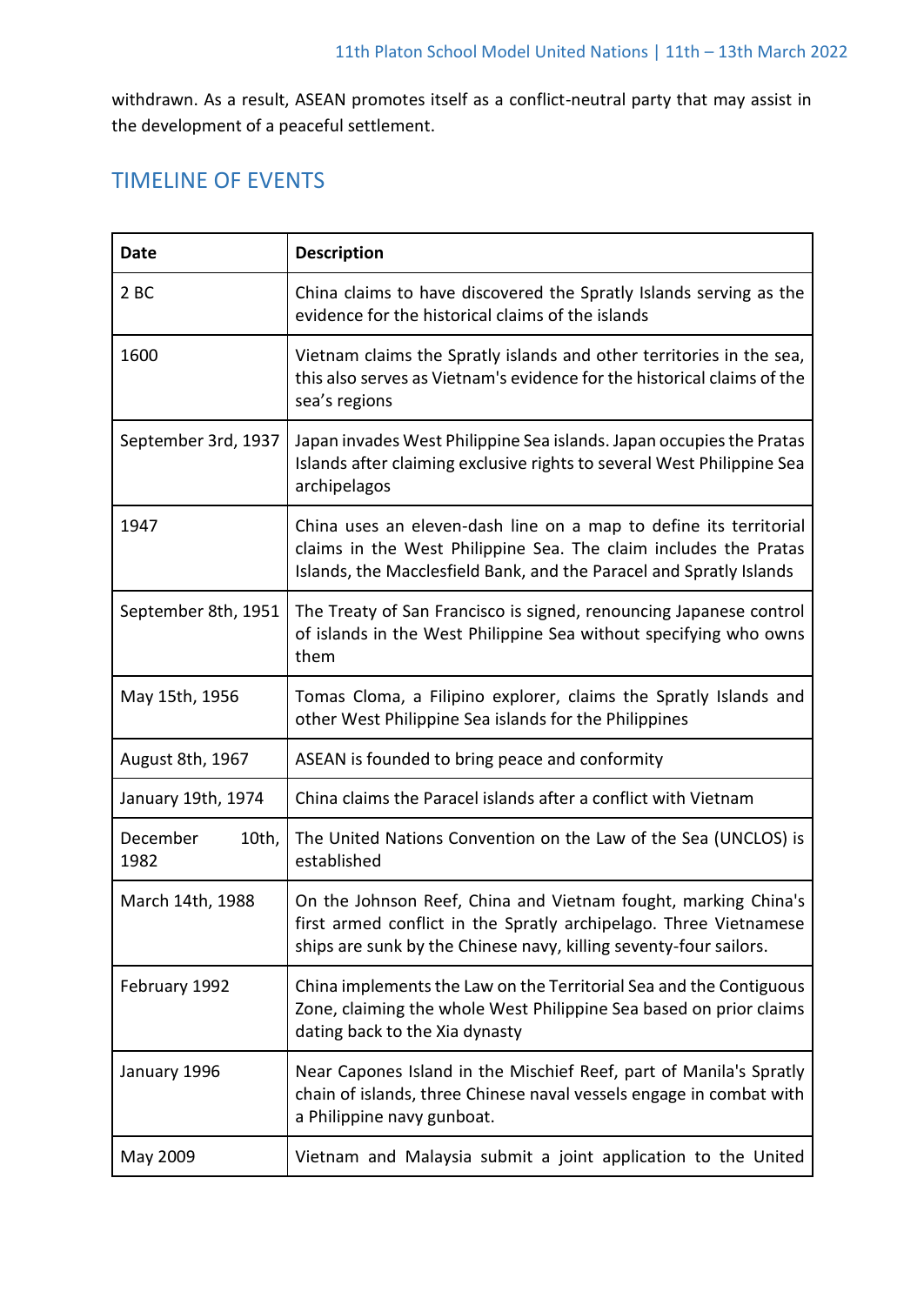|                    | Nations Commission on the Limits of the Continental Shelf                                                                                                                                                                                         |
|--------------------|---------------------------------------------------------------------------------------------------------------------------------------------------------------------------------------------------------------------------------------------------|
| June 1st, 2011     | the Philippines summoned a Chinese envoy to voice its growing<br>worry over naval incursions in its claimed territory.                                                                                                                            |
| April 8th, 2012    | The Philippine Navy attempts to detain Chinese fishing vessels<br>acting illegally in the waters near the Scarborough Shoal, escalating<br>the Scarborough Shoal issue into a confrontation.                                                      |
| June 2012          | Vietnam approves a marine law claiming its sovereignty over the<br>disputed Spratly and Paracel Islands, requiring international navy<br>ships transiting through the area to notify it.                                                          |
| January 22nd, 2013 | The Philippines filed an international arbitration action under the<br>United Nations Convention on the Law of the Sea (UNCLOS)                                                                                                                   |
| July 12, 2016      | The Permanent Court of Arbitration in The Hague ruled in favor of<br>the Philippines. The panel concludes that China's declared "nine-<br>dash line" claims to historic rights to resources in the West<br>Philippine Sea have no legal validity. |

# ATTEMPTS TO SOLVE THIS ISSUE

### San Francisco Treaty

The San Francisco Treaty set out to remove the West Philippine Sea islands from Japan's imperialistic control in 1951. Although it did achieve removing the islands from Japan's control, the treaty never really clarified to whom the islands belonged to, therefore exacerbating the tensions in the territorial claims of the sea.

### The Permanent Court of Arbitration of the Hague

The arbitral tribunal ruled in favor of the Philippines on the majority of its claims on July 12, 2016. While it would not "rule on any question of ownership" or "delimit any maritime boundary," it underlined that China's historical rights claims over maritime territories within the "nine-dash line" had no legal standing unless they are granted under UNCLOS. China and Taiwan have both disputed the verdict. Eight governments have called for the ruling to be respected, 35 issued generally positive statements noting the verdict but not called for compliance, and eight rejected it. However the ruling of this tribunal has not been followed by China, as China still continues to violate the ruling.

## POSSIBLE SOLUTIONS

Maritime cooperation in the West Philippine Sea is currently characterized by more bilateral than multilateral activities. Despite some cooperation, bilateral agreements have resulted in a deadlock. Establishing long-term multilateral cooperation structures based on domains that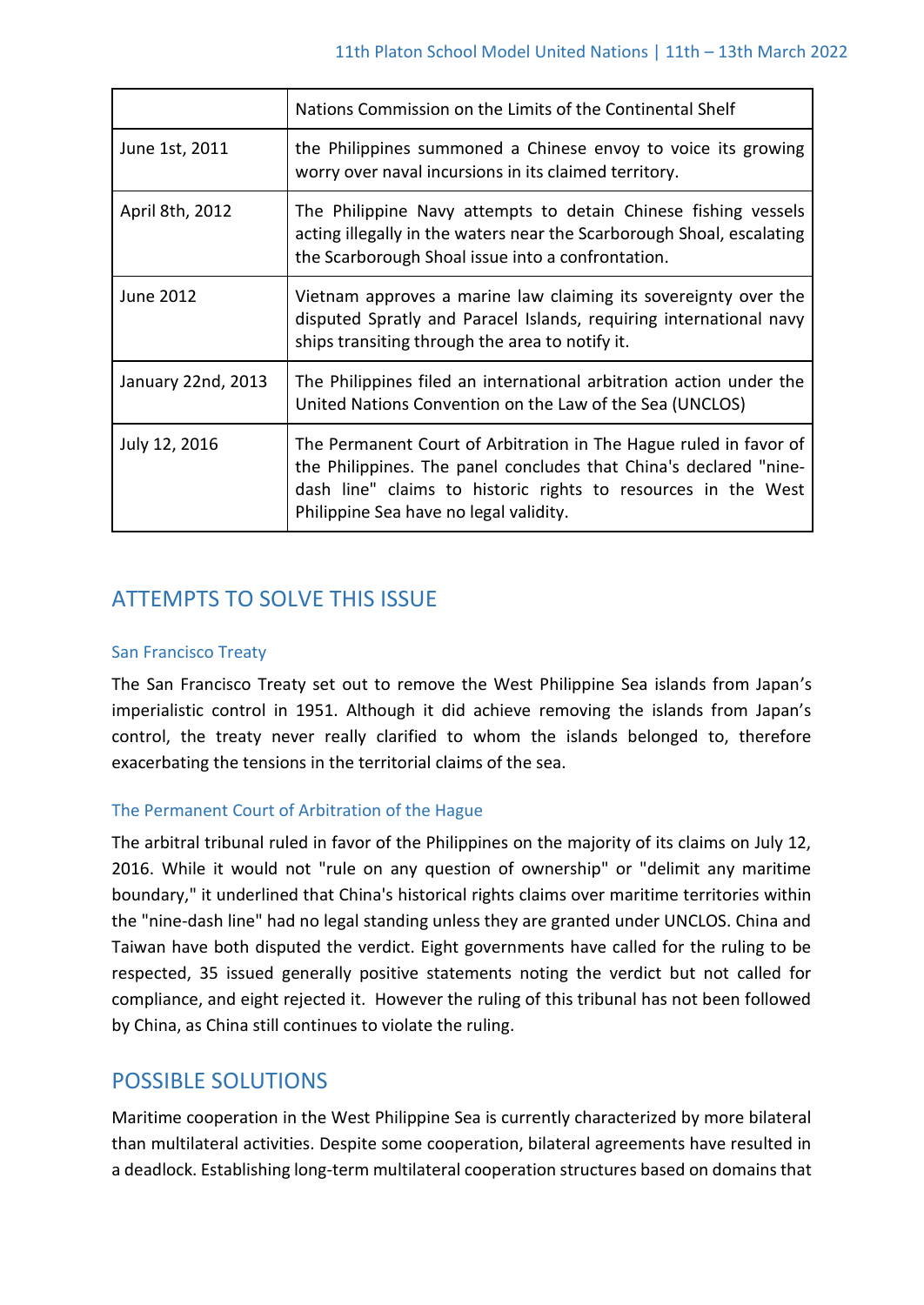may bring all parties' pragmatic interests together will be a viable option to break the current impasse. The goal of regional multilateralism is to create a set of stable, long-term, and successful institutional arrangements among the West Philippine Sea's bordering countries. Only in this way will the issue of a lack of will to establish a regional governance structure be resolved.

### Economic cooperation

Maritime connectivity and tourism can serve as launching pads for regional economies to collaborate. The quantity of tourism resources and the size of the travel sector can help countries benefit from multilateral collaboration. Port connectivity, supply chain reformation, and effective resource reallocation will be required to realize this strategy.

### Distributing resources and environmental protection

Drawing on successful European practices, the West Philippine Sea countries should establish multilateral coordinative mechanisms for environmental protection, joint surveys of maritime resources and databases of regional maritime information under the COC, and explore potential agreements to share resources, including available energy deposits, through the UNCLOS.

### Cooperation through ASEAN

To ensure navigation and marine security in the West Philippine Sea, a regional humanitarian rescue mechanism should be implemented as a top priority. This is critical for post-pandemic economic recovery. The usage of ASEAN, which may create a central entity to represent the claimant countries, is one possible solution to the problem. It may also aid in the facilitation of talks and agreements between China and the other claimants. China and ASEAN nations should develop plans for establishing effective and stable marine rescue cooperation. These initiatives can alleviate the current situation, which includes a lack of mechanisms and rescue capabilities, by commencing with institutional building and facility creation and sharing.

## BIBLIOGRAPHY

Al Jazeera. "Malaysia Summons China Envoy over South China Sea 'Encroachment'." *News | Al Jazeera*, Al Jazeera, 5 Oct. 2021,

https://www.aljazeera.com/news/2021/10/5/malaysia-summons-china-ambassadorover-south-china-sea-incursion.

"ASEAN's Dilemma in the South China Sea." *Policy Forum*, 6 Oct. 2021, https://www.policyforum.net/aseans-dilemma-in-the-south-china-sea/.

authors, All, et al. "Comprehending Brunei Darussalam's Vanishing Claims in the South China Sea: China's Exertion of Economic Power and the Influence of Elite Perception."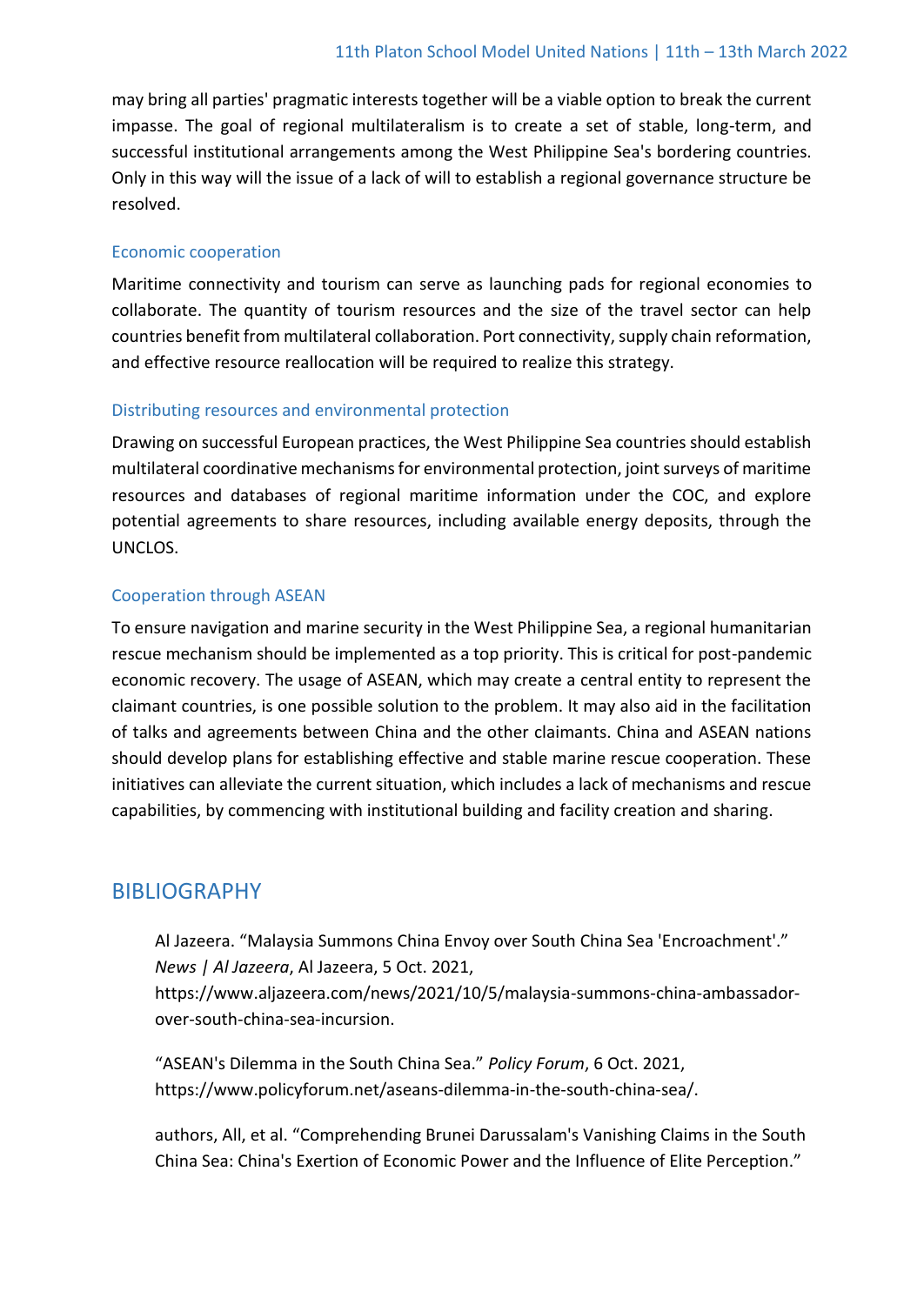*Taylor & Francis*, https://www.tandfonline.com/doi/full/10.1080/23311886.2020.1858563.

Barker, Anne. "'We'd Steal What Was Already Ours': The Fishermen Caught in the Middle of a Chinese Territory Dispute." *ABC News*, ABC News, 25 May 2021, https://www.abc.net.au/news/2021-05-26/china-philippines-stand-off-overscarborough-shoal/100145586.

Cobus, Pete. "South China Sea: Conflict and Diplomacy on the High Seas." *Taiwan | South China Sea | Conflict and Diplomacy on the High Seas*, 29 Dec. 2016, https://projects.voanews.com/south-china-sea/taiwan/.

Commentary, A Different Approach to UNCLOS Nong Hong, et al. "China's Claims in the South China Sea." *ICAS*, 2 Feb. 2021, https://chinaus-icas.org/research/chinasclaims-in-the-south-china-sea/.

"Deliberate, Not Desperate: The Philippines' National Security Strategy on the West Philippine Sea." *FOREIGN SERVICE INSTITUTE*, https://fsi.gov.ph/deliberate-notdesperate-the-philippines-national-security-strategy-on-the-west-philippine-sea/.

Haw, Jim. "The Philippines and Spratly Islands: A Losing Battle." *Scientific American Blog Network*, Scientific American, 4 June 2013, https://blogs.scientificamerican.com/expeditions/the-philippines-and-spratly-islandsa-losing-battle/.

"How to Oppose Beijing's South China Sea Claims? Malaysia, Indonesia Differ." *South China Morning Post*, 5 Nov. 2021, https://www.scmp.com/weekasia/politics/article/3153932/south-china-sea-why-malaysia-and-indonesia-differcountering.

Jakhar, Pratik. "Whatever Happened to the South China Sea Ruling?" *The Interpreter*, The Interpreter, 12 July 2021, https://www.lowyinstitute.org/theinterpreter/whatever-happened-south-china-sea-ruling.

Limos, Mario Alvaro. "A Brief Explainer on the West Philippine Sea." *Esquiremag.ph*, Esquire Philippines, 1 Jan. 1970, https://www.esquiremag.ph/long-reads/westphilippine-sea-explained-a00293-20191115.

Ltd, All Answers. "South China Sea Disputes and Methods of Resolution." *Law Teacher*, LawTeacher, 26 Aug. 2021, https://www.lawteacher.net/free-lawessays/international-law/south-china-sea-disputes-and-resolution-international-lawessay-law-international-essay.php.

Matsumura, Masahiro. "San Francisco Treaty and the South China Sea." *The Japan Times*, 13 Oct. 2013,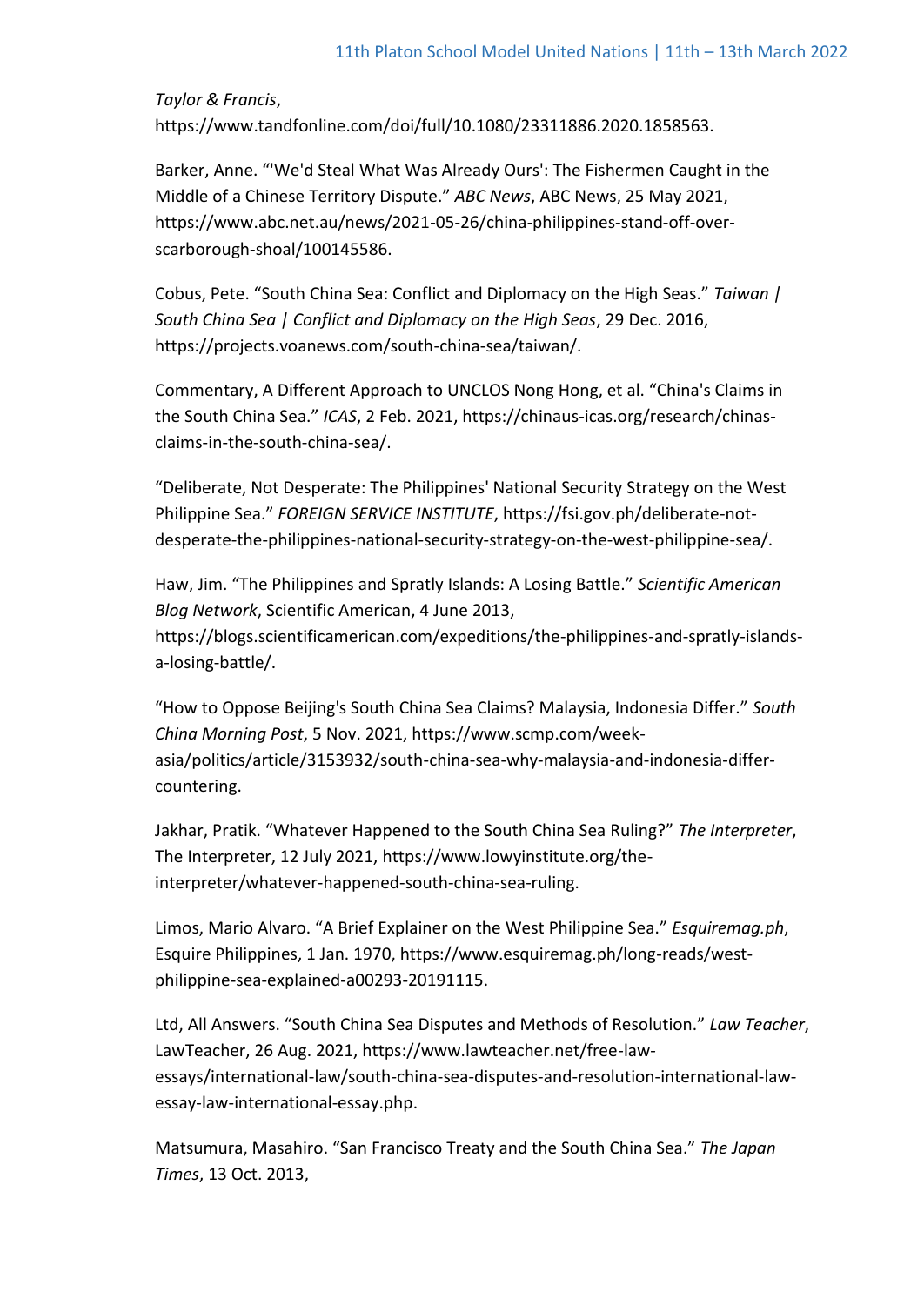https://www.japantimes.co.jp/opinion/2013/10/13/commentary/worldcommentary/san-francisco-treaty-and-the-south-china-sea/.

*Philippine Claims in the South China Sea: A ... - Home | CNA*. https://www.cna.org/CNA\_files/PDF/IOP-2014-U-008435.pdf.

"Philippines." *The National Bureau of Asian Research (NBR)*, 9 July 2020, https://www.nbr.org/publication/philippines/#:~:text=The%20Philippines%20claims% 20the%20northeastern,entirety%20of%20the%20island%20group.

*The Problems in the South China Sea - Spf.org*. https://www.spf.org/islandstudies/transfer/readings/docs/b00004r.pdf.

"The Recent History of the South China Sea: A Timeline." *Crisis Group*, 29 Nov. 2021, https://www.crisisgroup.org/asia/south-east-asia/south-china-sea/recent-historysouth-china-sea-timeline.

"Scarborough Shoal." *Asia Maritime Transparency Initiative*, https://amti.csis.org/scarborough-shoal/.

Shigeki, SAKAMOTO. "The Global South China Sea Issue." *– The Diplomat*, For The Diplomat, 4 July 2021, https://thediplomat.com/2021/07/the-global-south-china-seaissue/.

"The South China Sea Arbitration (the Republic of Philippines V. the People's Republic of China)." *PCA*, https://pca-cpa.org/en/cases/7/.

"The South China Sea Dispute: A Brief History." *Lawfare*, 31 Oct. 2019, https://www.lawfareblog.com/south-china-sea-dispute-brief-history.

"South China Sea: The Battle for Scarborough Shoal." *BBC News*, BBC, https://www.bbc.co.uk/news/av/world-asia-57757784.

"Territorial Disputes in the South China Sea | Global Conflict Tracker." *Council on Foreign Relations*, Council on Foreign Relations, https://www.cfr.org/global-conflicttracker/conflict/territorial-disputes-south-china-sea.

"Timeline: China's Maritime Disputes." *Council on Foreign Relations*, Council on Foreign Relations, https://www.cfr.org/timeline/chinas-maritime-disputes.

Tong, Linh. "Seeking a Solution to the South China Sea Disputes." *– The Diplomat*, For The Diplomat, 12 Aug. 2021, https://thediplomat.com/2016/07/seeking-a-solution-tothe-south-china-sea-disputes/.

"UNCLOS." *IUCN*, 7 Feb. 2022, https://www.iucn.org/theme/marine-and-polar/ourwork/international-ocean-governance/unclos.